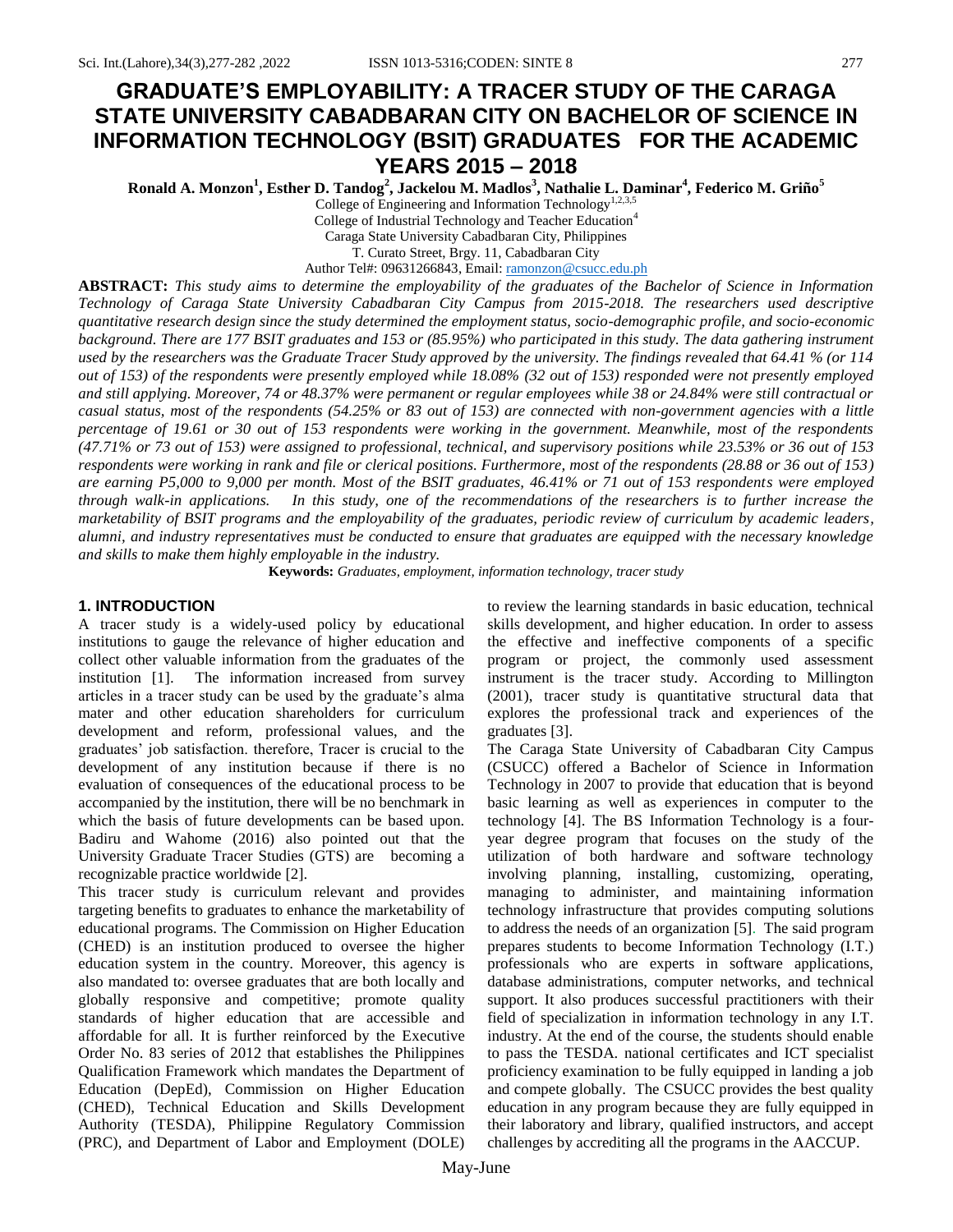### **2. MATERIALS AND METHODS**

**Research Design.** The researchers used descriptive quantitative research since the study determined the employment status, socio-demographic profile, and socioeconomic background.

**Locale of the Study.** This study was conducted in the different barangays of Cabadbaran City where most of the graduates were residing and in the neighboring towns and cities such as Tubay, Santiago, Magallanes, Jagupit, Kitcharao, Jabonga. Dinagat, Surigao, RTR, Bayugan and Butuan City.

**Respondents and Sampling Technique.** The respondents of this study were from the BSIT graduates from  $2015 - 2018$ , thus, the researchers used the convenient sampling technique. There were 153 or 85.92% out 177 graduates who responded to the survey.

**Table 1. Number of graduates and responded to the survey questionnaires per year.**

|       | # of             | <b>Responded</b> |                   |
|-------|------------------|------------------|-------------------|
| Year  | <b>Graduates</b> | <b>Frequency</b> | Percentage<br>(%) |
| 2015  | 37               | 35               | 94.59             |
| 2016  | 37               | 28               | 75.68             |
| 2017  | 33               | 28               | 84.85             |
| 2018  | 70               | 62               | 88.57             |
| Total | 177              | 153              | 85.92             |

**Research Instrument**. The study was utilizing an e-survey questionnaire using Google Forms for a tracer study developed by the Caraga State University. Questionnaires will be individually sent to all graduates via electronic mail or Facebook messenger. The questionnaire will consist of four parts: general information, college profile, professional career, further studies, and advanced training.

**Data Collection Procedure.** The researchers received the answered e-survey questionnaires from the respondents dated from September 2019 to May 2021. Right after the retrieval of questionnaires, the researchers started organizing the data.

**Analysis of Data**. The researchers used descriptive statistics in analyzing the data gathered. Frequency counts, percentage, rank, and weighted mean were used. In this study, the researchers simply summarized and described the employment, unemployed, self-employed, and full-employed. The summary is presented in a tabular and graphical form.

#### **3. RESULTS AND DISCUSSIONS**

Table 2 presents the profile of BSIT graduates from 2015 to 2018 in terms of Age and Sex. The data reveals that out of 153 respondents, 62(40.52%) were male while 91(59.48%) were female which is more than half of the total female

respondents from 2015 to 2018. Overall, graduates from 2015 have the highest respondents with a frequency of 22(62.68%) while barely 11(39.29%) respondents were from batch 2017. Meanwhile, most of the respondents from batch 2015 and 2018 were under 30 years old with a frequency of 22(62.86) and 61(98.39%) respectively and in batch 2016, 26(92.86%)

#### *Scale Values Mean RatingAdjectival Description*

- 5 4.21 5.00 Extremely Useful
- 4 3.41 4.20 Very Useful
- 3 2.61 3.40 Moderately Useful
- 2  $1.81 2.60$  Slightly Useful
- 1 1.00 1.80 Not Useful

were over 30. Generally, based on the trend, it is imperative that most female, and under 30 years old of batch 2015 to 2018 of BSIT graduates are at the peak of establishing their career in information technology or other related fields. In terms of the civil status distribution of BSIT graduates from, 2015 t0 2018. Generally, among the 153 respondents of the study, 89 (58.17%) were single and 64 (41.83%) were married.

Table 3 presents the frequency of BSIT graduates from 215 to 2018 in terms of employment status. As revealed from the data, 64.97% (or 115 out of 153) of the respondents were presently employed when this survey was conducted. On the other hand, 18.08% (or 32 out of 153) of the respondents were not employed. With 3.95% who were never employed and 12.99% (or 23 out of 153) of the respondents did not respond the survey questionnaire. According to Ahmad (2012), graduates are competing among themselves to meet the job market in various sectors [6]. Because of the limited amount of jobs available, many graduates end up unemployed. However, the study of Balingbing (2014) yielded an interestingly low unemployment rate with only 2.60% (or 4 out of 155 respondents). Nevertheless, 69.78% (or 97 out of 139) believed that their first job is related to the program (BSIT) they took up in college. This percentage is even higher compared to the 59.5% of respondents in the study of Woya (2019) who perceived that their work is directly aligned to their field of study [7].

Table 4 shows the profile of the respondents of BSIT graduates from 2015 to 218 in terms of to their Present Employment Status, Classification of Employment, Present Position, Salary Monthly Income & Job Search. Most of the respondents in this study (48.37% or 74 out of 153) have regular employment status.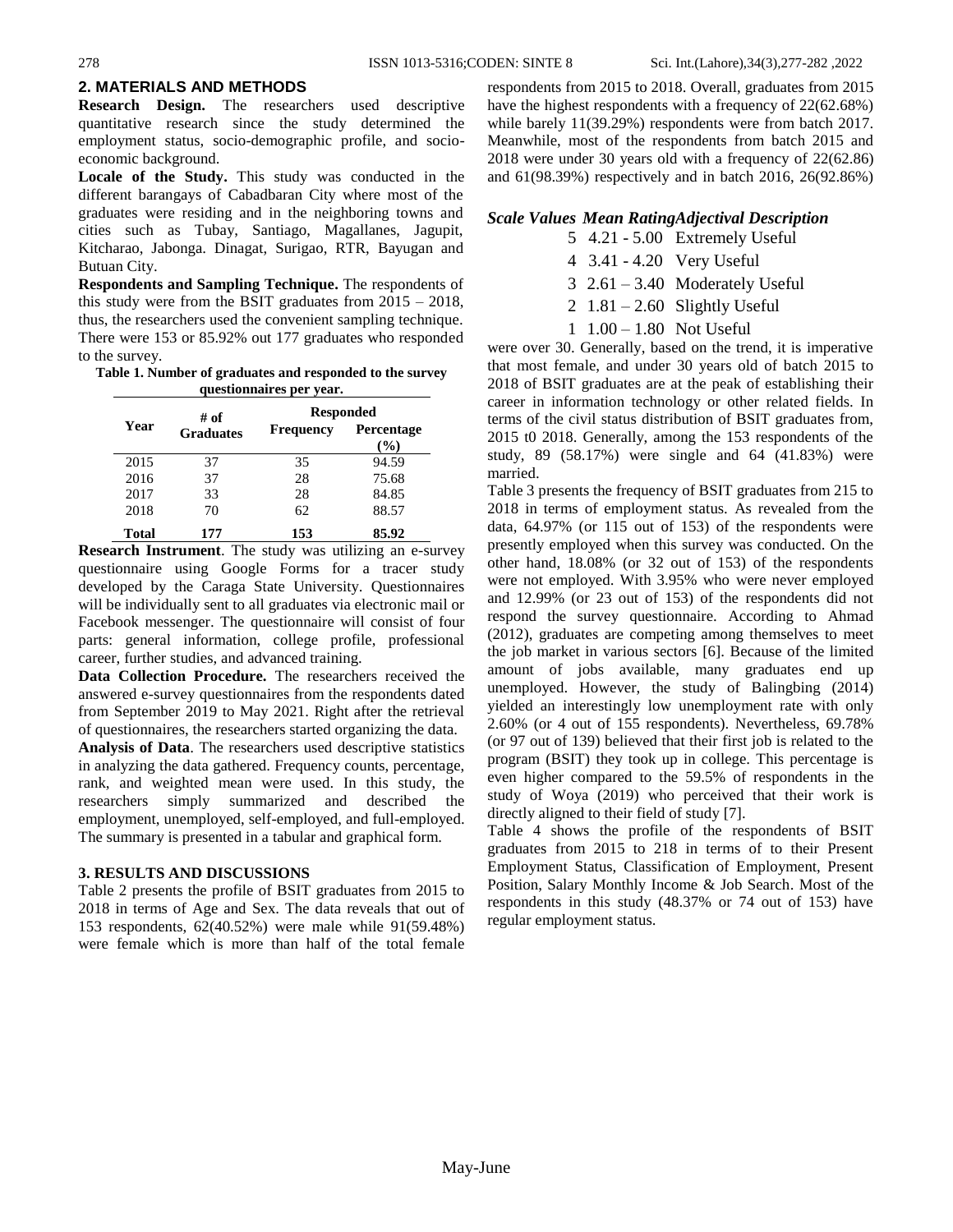| Table 2. Frequency distribution of respondents according to the Profile of the graduates |                     |          |                |             |               |                      |                              |    |               |              |                |
|------------------------------------------------------------------------------------------|---------------------|----------|----------------|-------------|---------------|----------------------|------------------------------|----|---------------|--------------|----------------|
|                                                                                          |                     |          | <u>2015</u>    | <u>2016</u> |               |                      | <u>2017</u>                  |    | <u>2018</u>   | <b>Total</b> |                |
| <b>Measure</b>                                                                           | <b>Item</b>         |          | $(\%)$         | f           | $(\%)$        | f                    | $\left( \frac{9}{0} \right)$ | f  | (%)           | f            | $(\%)$         |
| <b>Sex</b>                                                                               | Male                | 13       | 37.14          | 13          | 46.43         | 11                   | 39.29                        | 25 | 40.32         | 62           | 40.52          |
|                                                                                          | Female              | 22       | 62.68          | 15          | 53.57         | 17                   | 60.71                        | 37 | 59.68         | 91           | 59.48          |
| Age                                                                                      | Under 30<br>Over 30 | 22<br>13 | 62.86<br>37.14 | 2<br>26     | 7.14<br>92.86 | 28<br>$\overline{0}$ | 100<br>$\overline{0}$        | 61 | 98.39<br>1.61 | 113<br>40    | 73.86<br>26.14 |
| <b>Civil Status</b>                                                                      | Single              | 9        | 25.71          | 22          | 78.57         |                      | 3.57                         | 57 | 91.94         | 89           | 58.17          |
|                                                                                          | Married             | 26       | 74.29          | 6           | 21.43         | 27                   | 96.43                        | 5  | 8.06          | 64           | 41.83          |

**Table 2. Frequency distribution of respondents according to the Profile of the graduates**

|  | Table 3. Frequency Distribution of the BSIT Graduates in Terms of Employment Data |  |  |  |
|--|-----------------------------------------------------------------------------------|--|--|--|
|--|-----------------------------------------------------------------------------------|--|--|--|

| <b>Present</b>            | 2015 |               |              | 2016          |    | <u>2017</u>   |    | <u>2018</u>   | <b>Total</b> |               |
|---------------------------|------|---------------|--------------|---------------|----|---------------|----|---------------|--------------|---------------|
| Employment                |      | $\frac{0}{0}$ |              | $\frac{0}{0}$ |    | $\frac{6}{9}$ |    | $\frac{0}{0}$ |              | $\frac{6}{6}$ |
| <b>Presently Employed</b> | 28   | 75.68         | 26           | 70.27         | 20 | 60.61         | 40 | 57.14         | 114          | 64.41         |
| Not Presently             |      |               |              |               |    |               |    |               |              |               |
| Employed                  |      | 13.51         |              | 5.41          |    | 21.21         | 18 | 25.71         | 32           | 18.08         |
| Never Employed            |      | 5.41          | $\mathbf{0}$ | 0             |    | 3.03          | 4  | 5.71          |              | 3.95          |
| Not responded             | ◠    | 5.41          | 9            | 24.32         | 5  | 15.15         | 8  | 11.43         | 24           | 13.56         |
| Total                     | 37   | 100           | 37           | 100           | 33 | 100           | 70 | 100           | 177          | 100           |

This is a good development in the graduates' career since they have already obtained security of tenure. The study of Albina & Sumagaysay (2019) recorded almost the same percentage of respondents with permanent employment status which is 46.04% (64 out of 177) among BSIT and BSCS graduates from 2015–2017 from a State University in the Philippines [4]. Likewise, most of the respondents (54.25% or 83 out of 153) are connected with non-government agencies with a little percentage of 19.61 or 30 out of 153 respondents were working in the government. Meanwhile, most of the respondents (47.71% or 73 out of 153) were assigned to professional, technical, and supervisory positions while 23.53% or 36 out of 153 respondents were working in rank and file or clerical positions. Furthermore, most of the respondents (28.88 or 36 out of 153) are earning P5,000 to 9,000 per month.

This finding is different from a similar study conducted by Albina (2019) on the monthly income of the graduates from 2015 to 2017 which found out that the majority of the respondents (49.64%) were earning P10,001 to 15,000.

his implies that the monthly earning of BSIT graduates varies from place to place. Lastly, generally, most of the BSIT graduates, 46.41% or 71 out of 153 respondents were employed through walk-in application.

Table 5 shows the competencies learned in college by BSIT graduates from 2015 to 2018 that the graduates find useful in their job. The data indicates that "communication skills" are considered by the majority of the respondents (mean is 3,99) as the foremost competency they learned in college that they find very useful in their job. This finding is parallel to the claim of Martin (2014) that "communicative competence can greatly help new graduates to develop them potential, both socially and occupationally" [8].

His study further suggests that the "importance of communicative competencies should be included in the educational context to enhance the employability and productive force of future graduates."

|                                     | енирозники, і гезене і означн, запагу гибініну інстіне се дов всаген |                |                |             |                |                |        |                |        |       |        |  |
|-------------------------------------|----------------------------------------------------------------------|----------------|----------------|-------------|----------------|----------------|--------|----------------|--------|-------|--------|--|
|                                     |                                                                      | 2015           |                | <u>2016</u> |                | 2017           |        | <b>2018</b>    |        | Total |        |  |
| <b>Measure</b>                      | <b>Item</b>                                                          | f              | (%)            | f           | (%)            | f              | $($ %) | f              | $($ %) | f     | $($ %) |  |
| <b>Present</b><br><b>Employment</b> | Contractual/Casual                                                   | 9              | 25.71          | 7           | 25.00          | 5              | 17.86  | 17             | 27.42  | 38    | 24.84  |  |
| <b>Status</b>                       | Permanent/Regular                                                    | 19             | 54.29          | 19          | 67.86          | 14             | 50.00  | 22             | 35.48  | 74    | 48.37  |  |
|                                     | Self-employed                                                        | 0              | $\overline{0}$ | $\theta$    | $\overline{0}$ |                | 3.57   | $\overline{0}$ | 0      |       | 0.65   |  |
|                                     | Probationary                                                         | $\overline{0}$ | $\overline{0}$ | $\theta$    | $\overline{0}$ | $\overline{0}$ | 0      |                | 1.61   |       | 0.65   |  |
|                                     | No answer                                                            | 7              | 20.00          | 2           | 7.14           | 8              | 28.57  | 22             | 35.48  | 39    | 25.49  |  |
|                                     |                                                                      |                |                |             |                |                |        |                |        |       |        |  |

**Table 4. Frequency Distribution of Respondents According to their Present Employment Status, Classification of Employment, Present Position, Salary Monthly Income & Job Search**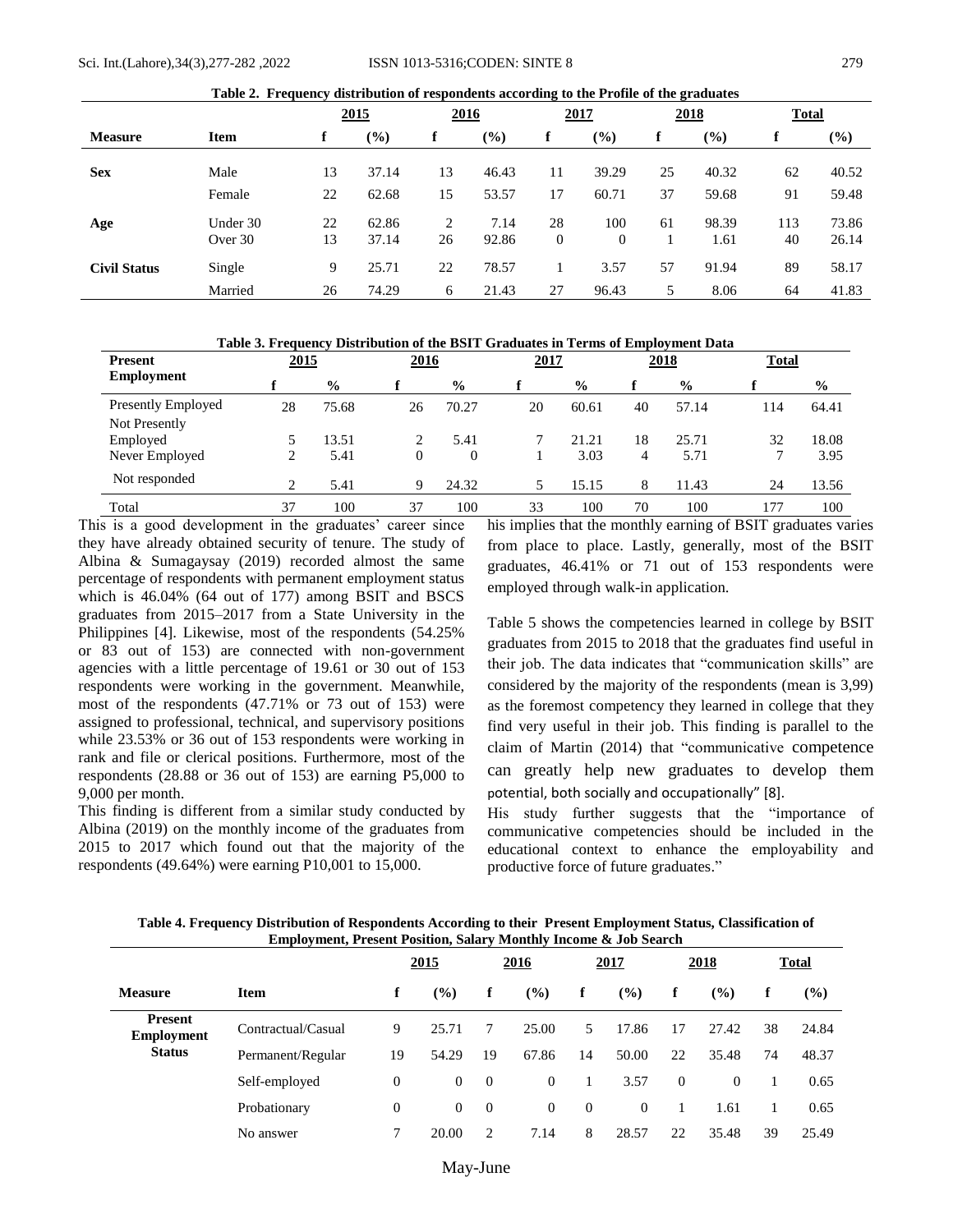| <b>Classification of</b><br><b>Employment</b> | Government                                                  | 11               | 31.43            | 6                | 21.43            | 2              | 7.14             | 11               | 17.74            | 30               | 19.61 |
|-----------------------------------------------|-------------------------------------------------------------|------------------|------------------|------------------|------------------|----------------|------------------|------------------|------------------|------------------|-------|
|                                               | Non-government                                              | 17               | 48.57            | 19               | 67.86            | 18             | 64.29            | 29               | 46.77            | 83               | 54.25 |
|                                               | Self-employed                                               | $\boldsymbol{0}$ | $\boldsymbol{0}$ | $\mathbf{1}$     | 3.57             | $\overline{0}$ | $\boldsymbol{0}$ | $\boldsymbol{0}$ | $\theta$         | $\mathbf{1}$     | 0.54  |
|                                               | No answer                                                   | 7                | 20.00            | $\mathbf{2}$     | 7.14             | 8              | 28.57            | 22               | 35.49            | 39               | 25.49 |
| <b>Present Position</b>                       | Rank or Clerical                                            | 14               | 40.00            | 7                | 25.00            | 5              | 17.86            | 10               | 16.13            | 36               | 23.53 |
|                                               | Professional, Technical<br>and Supervisory<br>Managerial or | 13               | 37.14            | 16               | 57.15            | 15             | 53.75            | 29               | 46.78            | 73               | 47.71 |
|                                               | Executive                                                   | 3                | 8.57             | 3                | 10.71            | $\overline{0}$ | 0.00             | $\mathbf{1}$     | 1.61             | $7\phantom{.0}$  | 4.58  |
|                                               | No answer                                                   | 5                | 14.29            | 2                | 7.14             | 8              | 28.57            | 22               | 35.48            | 37               | 24.28 |
| <b>Salary Monthly</b>                         | 35,000 and above                                            | $\mathbf{1}$     | 2.86             | $\overline{0}$   | $\mathbf{0}$     | $\overline{0}$ | $\boldsymbol{0}$ | $\boldsymbol{0}$ | $\overline{0}$   | $\mathbf{1}$     | 0.65  |
| <b>Income</b>                                 | 30,000 - 34,999                                             | $\mathbf{1}$     | 2.86             | $\Omega$         | $\theta$         | $\theta$       | $\Omega$         | $\mathbf{0}$     | $\overline{0}$   | 1                | 0.65  |
|                                               | $25,000 - 29,000$                                           | $\overline{2}$   | 5.71             | $\overline{c}$   | 7.14             | 1              | 3.57             | $\boldsymbol{0}$ | $\overline{0}$   | 5                | 3.27  |
|                                               | 20,000 - 24,999                                             | $\boldsymbol{0}$ | $\overline{0}$   | 4                | 14.29            | $\overline{4}$ | 14.29            | $\mathbf{1}$     | 1.61             | 9                | 5.88  |
|                                               | 15,000 - 19,999                                             | 12               | 34.29            | 11               | 39.29            | 5              | 17.86            | $\overline{4}$   | 6.45             | 32               | 20.92 |
|                                               | 10,000 - 14,999                                             | $\overline{4}$   | 11.43            | 5                | 17.86            | 5              | 17.86            | 15               | 24.19            | 29               | 18.95 |
|                                               | $5,000 - 9,999$                                             | 8                | 22.86            | $\overline{4}$   | 14.29            | 5              | 17.86            | 18               | 29.03            | 35               | 22.88 |
|                                               | <b>Below 5,000</b>                                          | $\boldsymbol{0}$ | $\boldsymbol{0}$ | $\boldsymbol{0}$ | $\mathbf{0}$     | $\theta$       | $\boldsymbol{0}$ | $\overline{c}$   | 3.23             | $\overline{2}$   | 1.31  |
|                                               | No answer                                                   | 7                | 20.00            | $\overline{c}$   | 7.14             | $\,8\,$        | 28.57            | 22               | 35.49            | 39               | 25.49 |
| <b>Job Search</b>                             | Walk-in application                                         | 14               | 40.00            | 18               | 64.29            | 12             | 42.86            | 27               | 43.55            | 71               | 46.41 |
|                                               | Referrals                                                   | $\overline{7}$   | 20.00            | 3                | 10.71            | $\overline{4}$ | 14.29            | 6                | 9.68             | 20               | 13.07 |
|                                               | Through job fair                                            | $\boldsymbol{0}$ | $\overline{0}$   | $\mathbf{0}$     | $\mathbf{0}$     | $\theta$       | $\mathbf{0}$     | $\overline{c}$   | 3.23             | $\overline{c}$   | 1.31  |
|                                               | Online advertisements                                       | 3                | 8.57             | $\overline{0}$   | $\theta$         | 3              | 10.71            | $\mathbf{1}$     | 1.61             | 7                | 4.58  |
|                                               | Through office posting                                      | $\mathbf{0}$     | 0.00             | $\theta$         | $\boldsymbol{0}$ | $\mathbf{0}$   | 0.00             | $\boldsymbol{0}$ | $\boldsymbol{0}$ | $\boldsymbol{0}$ | 0.00  |
|                                               | Personal achievement                                        | $\overline{4}$   | 11.43            | 5                | 17.86            | 1              | 3.57             | 3                | 4.84             | 13               | 8.50  |
|                                               | My own hard work                                            | $\mathbf{0}$     | $\overline{0}$   | $\mathbf{0}$     | $\overline{0}$   | $\mathbf{0}$   | $\boldsymbol{0}$ | $\boldsymbol{0}$ | $\mathbf{0}$     | $\mathbf{0}$     | 0.00  |
|                                               | No answer                                                   | 7                | 20.00            | 2                | 7.14             | 8              | 28.57            | 23               | 37.10            | 40               | 26.14 |

Aside from communication skills, "Productivity and Accountability skills" is the second-highest competency (weighted mean 3.95) believed by the respondents to be useful in their job. Ranked at the bottom in this category are "entrepreneurial skills" and "global citizenship", with a weighted mean of 3.64 and 3.69 respectively. This finding is contrary to the finding in the study

of [Caňizares \(2015\)](https://www.sciencedirect.com/science/article/pii/S2590291120300449#bib5) where critical thinking (along with literacy skills, problem-solving skills, numeracy skills, and content-specific knowledge) emerged excellent as a skill being developed by the graduates. In conjunction to that, [Siraye \(2018\)](https://www.sciencedirect.com/science/article/pii/S2590291120300449#bib14) concluded that "supervisors desire employees who can identify problems and their essential components at the workplace" [9,10].

| Table 6. Usefulness of the course curricula in their professional work. |             |    |      |    |             |    |             |    |              |    |      |
|-------------------------------------------------------------------------|-------------|----|------|----|-------------|----|-------------|----|--------------|----|------|
|                                                                         | <u>2015</u> |    | 2016 |    | <u>2017</u> |    | <u>2018</u> |    | <u>Total</u> |    |      |
| Category                                                                | WM          | D  | WM   | D  | WM          | D  | WM          | D  | WM           | D  | Rank |
| General Education/Minor<br><b>Courses</b>                               | 3.91        | VU | 3.89 | VU | 3.48        | VU | 3.59        | VU | 3.72         | VU | 2    |
| Core/Major Courses                                                      | 3.70        | VU | 3.68 | VU | 3.48        | VU | 3.60        | VU | 3.62         | VU | 3    |
| Special Professional Course                                             | 3.64        | VU | 3.75 | VU | 3.52        | VU | 3.57        | VU | 3.62         | VU | 3    |

**Classification of**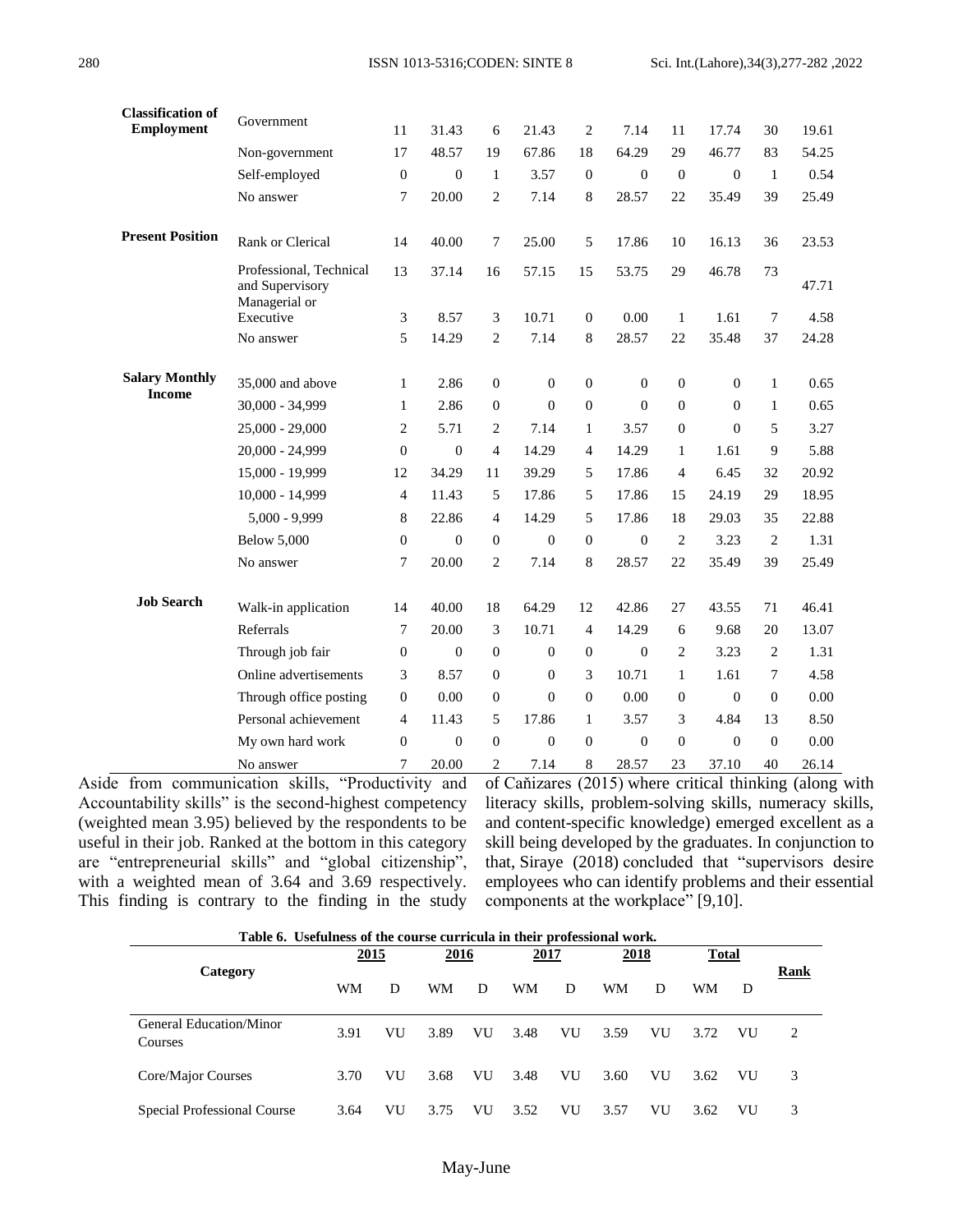| 2022, 282–277-282, Sci. Int.(Lahore), 34(3), 277-282                   |      |      | <b>ISSN 1013-5316;CODEN: SINTE 8</b> |  |         |    |         |   | 281 |
|------------------------------------------------------------------------|------|------|--------------------------------------|--|---------|----|---------|---|-----|
| <b>Elective Courses</b>                                                | 3.52 | VU — | 3.68 VU 3.30                         |  | MU 3.40 | MU | 3.48 VU | 4 |     |
| Internship/On-the-Job Training 3.73 VU 3.79 VU 3.70 VU 3.74 VU 3.74 VU |      |      |                                      |  |         |    |         |   |     |

**Legend: WM**=Weighted Mean, **D**=Description, **EU**=Extremely Useful, **VU**=Very Useful, **MU**= Mo -derately Useful, **SU**=Slightly Useful & **NU**=Not Useful

Table 6 shows the profile of the respondents of BSIT graduates from 2015 to 2018 as to the usefulness of course curricula in their professional work. The data indicates that "Internship/On-the-Job Training" is considered by majority of the respondents (weighted mean 3.74) as the foremost course that the graduates find very useful in their professional work. Aside from Internship, the graduates considered "General Education/Minor Courses the second-highest course (weighted mean 3.72) believed by the respondents to be useful in their professional work. The composite mean score of 3.64 implies that the BSIT Curriculum is considered useful to the professional work of BSIT graduates.

Job Training" is considered by majority of the respondents (weighted mean 3.74) as the foremost course that the graduates find very useful in their professional work. Aside from Internship, the graduates considered "General Education/Minor Courses the second-highest course (weighted mean 3.72) believed by the respondents to be useful in their professional work. The composite mean score

of 3.64 implies that the BSIT Curriculum is considered useful to the professional work of BSIT graduates.

Table 7 demonstrates how the respondents evaluated in recognition the usefulness of curricular program of the college to their first job. It emerged that when asked whether or not the curricular program they had in college is useful in their first job, majority of the respondents (weighted mean 3.53) declared that the curricular of the program they had in college is indeed useful. The result of this evaluation confirmed that "competitive graduates in the job market often depend on a strong curriculum of the programs" [6].

It goes beyond stating that the curriculum must be relevant to the industry's needs, because "impractical university curriculum is one of the factors that cause graduates' skills gap, along with other factors like constant changes in the labor market, and students' passivity in planning and developing their career"[11,12, 13].

| Table 7. Usefulness of the curricular program in their professional work |
|--------------------------------------------------------------------------|
|--------------------------------------------------------------------------|

| Category                                                                  | 2015 |    | 2016 |    | 2017 |    | 2018 |    | <b>Total</b> |    | Rank                        |
|---------------------------------------------------------------------------|------|----|------|----|------|----|------|----|--------------|----|-----------------------------|
|                                                                           | WM   | D  | WM   | D  | WМ   | D  | WM   | D  | WM           | D  |                             |
| Co-Curricular Activities<br>(e.g. field trips $\&$<br>seminars            | 3.73 | VU | 3.46 | VU | 3.59 | VU | 3.33 | MU | 3.53         | VU |                             |
| Extra-Curricular<br>Activities (e.g.<br>intramurals & exit<br>conference) | 3.58 | VU | 3.64 | VU | 3.33 | MU | 3.22 | MU | 3.44         | VU | $\mathcal{D}_{\mathcal{L}}$ |

**Legend: WM**=Weighted Mean, **D**=Description, **EU**=Extremely Useful, **VU**=Very Useful, **MU**=Mo -derately Useful, **SU**=Slightly Useful & **NU**=Not Useful

#### **4. CONCLUSIONS AND RECOMMENDATIONS**

Based on the above findings, the following conclusions are forwarded:

1. Most of the respondents' profiles are female while the age profiles are predominantly under 30 years old. When it comes to civil status, the majority are single.

2. Among the job placement profile of the respondents, majority of the respondents were gainfully employed, the work they acquire is related to the course completed.

3. The results are remarkably important to recognize and address curriculum-related issues, employment and unemployment status of the graduates, classification of employment, present position, salary monthly income and job search. Most of the respondents are employable with jobs which are related to their program in college which mostly working in non-government sector through walk-in application. Furthermore, most of the respondents have regular employment status, which consequently provides them the so-called security of tenure. Most of the respondents

are also earning  $P5,000$  to 10,000 per month – an amount modest enough to enable them to live a decent lives considering the salary range is within the minimum wage rate in the area where the respondents are employed.

4. The most identified competencies, which the respondents found useful in their jobs is communication skills. However, competencies in greatest need of curricular attention according to the perception of the respondents are entrepreneurship and global citizenship.

5. Present and aspiring students of Bachelor of Science in Information Technology consider Professional subjects as well as the General Education subjects very useful in performing their job. These subjects really helped them familiarize with the updated hardware and software products while performing their task in their professional job area. Recommendation:

Further study can be done by collecting other possible input variables such as work attitudes or a passion for working in the field. The researchers find out the following